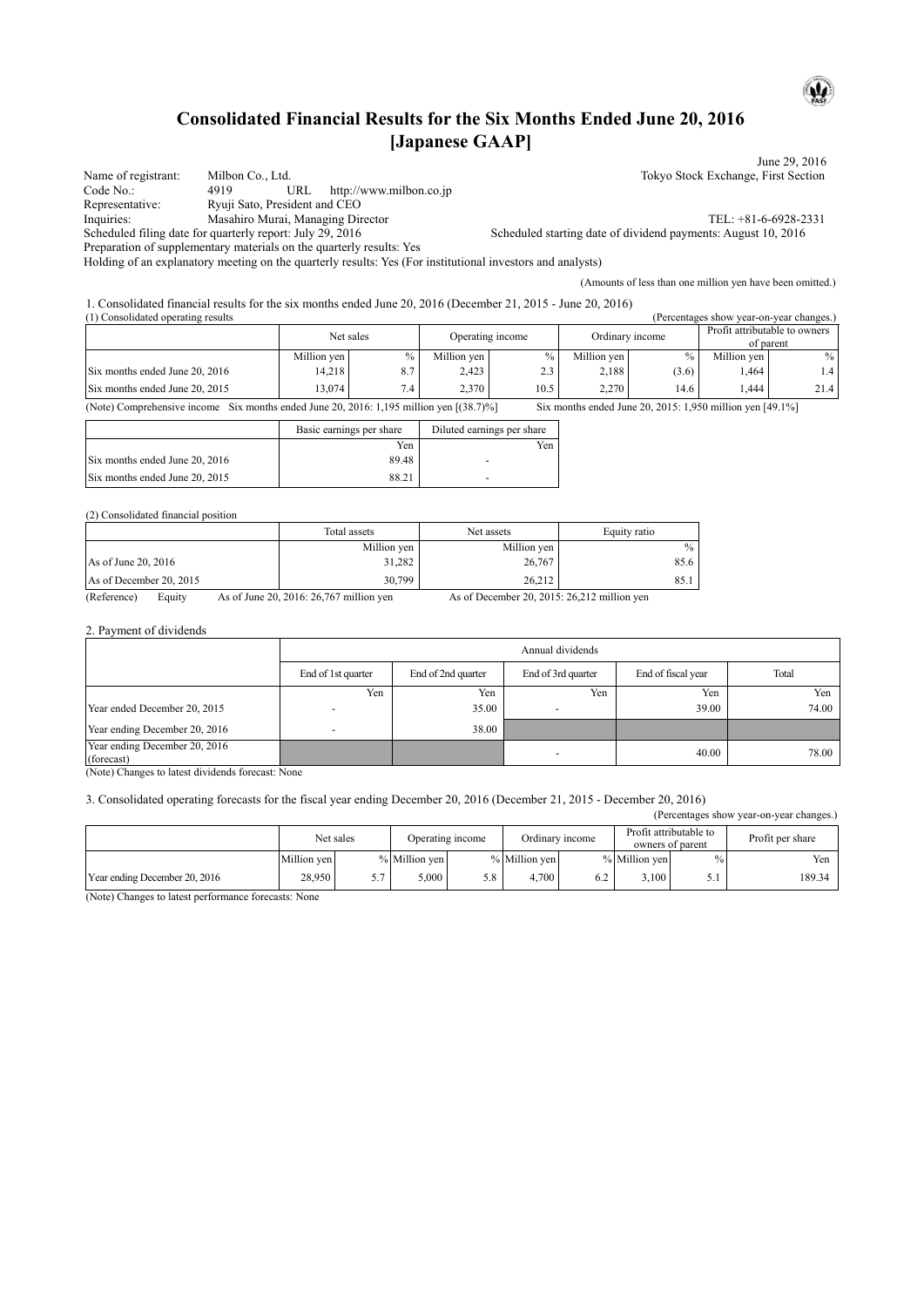\*Notes

- (1) Significant changes in subsidiaries during the period
	- (changes in specified subsidiaries resulting in the change in the scope of consolidation) : None<br>New: 0 companies (Company name: ) Exclu Exclude: 0 companies (Company name: )

(2) Application of accounting methods specific to the preparation of quarterly consolidated financial statements: No

| (3) Changes in accounting policies, changes in accounting estimates and retrospective restatements |        |
|----------------------------------------------------------------------------------------------------|--------|
| 1) Changes in accounting policies due to amendment to the                                          |        |
| accounting standards, etc.                                                                         | $Y$ es |
| 2) Changes in accounting policies other than those in 1) above                                     | : None |
| 3) Changes in accounting estimates                                                                 | : None |

4) Retrospective restatements : None

#### (4) Number of shares issued (common stock)

- 1) Number of shares issued at the end of the period (including treasury shares) As of<br>June 20, 2016  $16,558,617$  shares  $\overline{AB}$ As of<br>December 20, 2015 16,558,617 shares 2) Number of treasury shares at the end of the period As of As of June 20, 2016 186,680 shares  $\begin{array}{|l|l|}\n\hline\n\end{array}$  As of As of<br>December 20, 2015 186,242 shares
- 3) Average number of shares during the period (cumulative) Six months ended Six months ended<br>June 20, 2016 16,372,151 shares  $\begin{array}{|l|l|}\n\hline\n\text{Six months ended} \\
\text{June 20, 2015}\n\end{array}$

\*Status of execution of quarterly review of financial statements

As these financial statements are not subject to the review of the quarterly financial statements pursuant to the Financial Instruments and Exchange Act, procedures for said review are not completed at the time of disclosure of this report.

16,373,548 shares

\*Explanation on the appropriate use of operating forecasts and other special instructions

Operating forecasts and other statements regarding the future presented in these materials are based on information currently available and certain assumptions deemed to be reasonable, and actual performance may differ substantially due to various factors.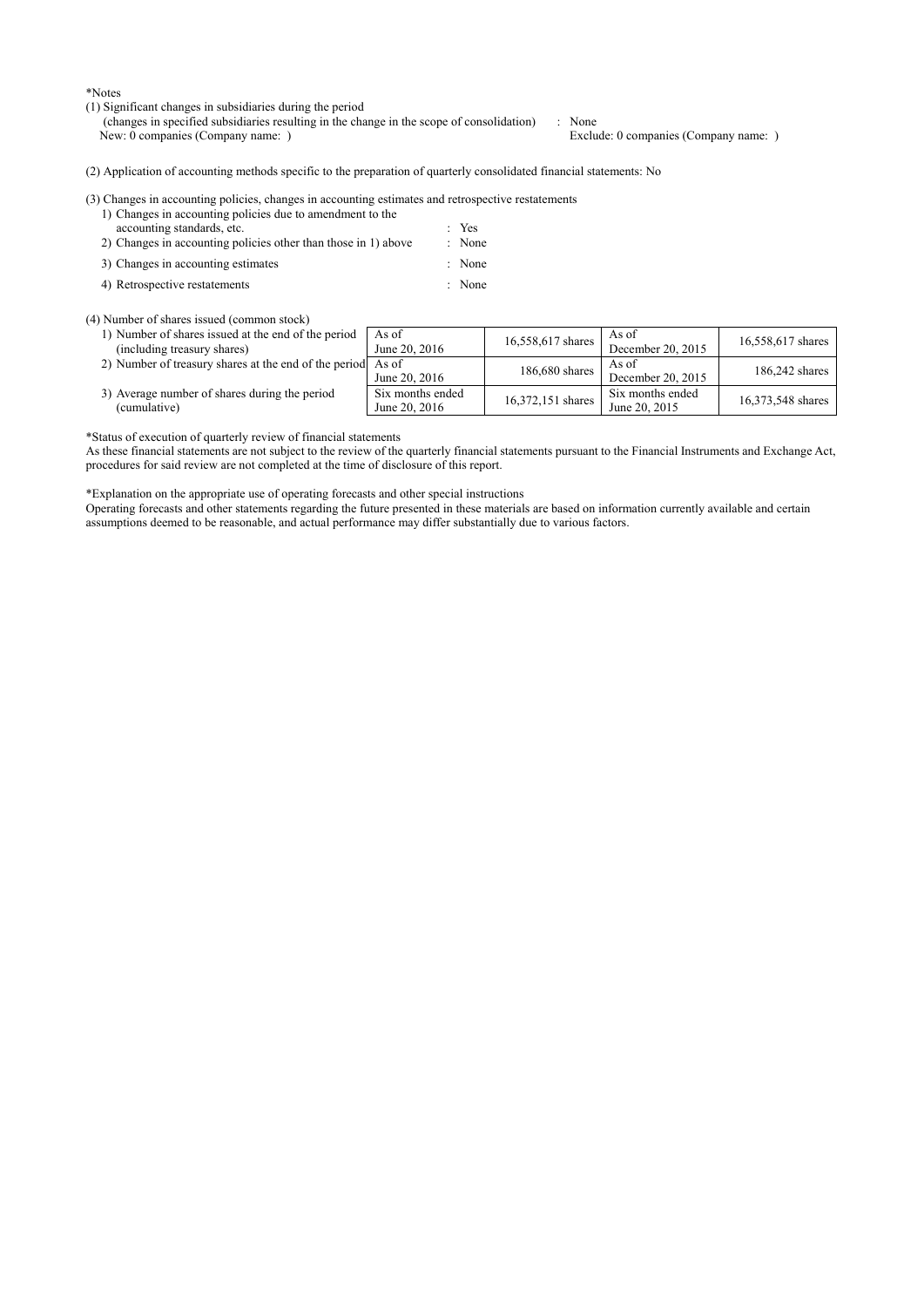Contents of supplementary materials

| (1) |  |
|-----|--|
| (2) |  |
| (3) |  |
|     |  |
| (1) |  |
| (2) |  |
| (3) |  |
|     |  |
| (1) |  |
| (2) |  |
| (3) |  |
| (4) |  |
| (5) |  |
| (6) |  |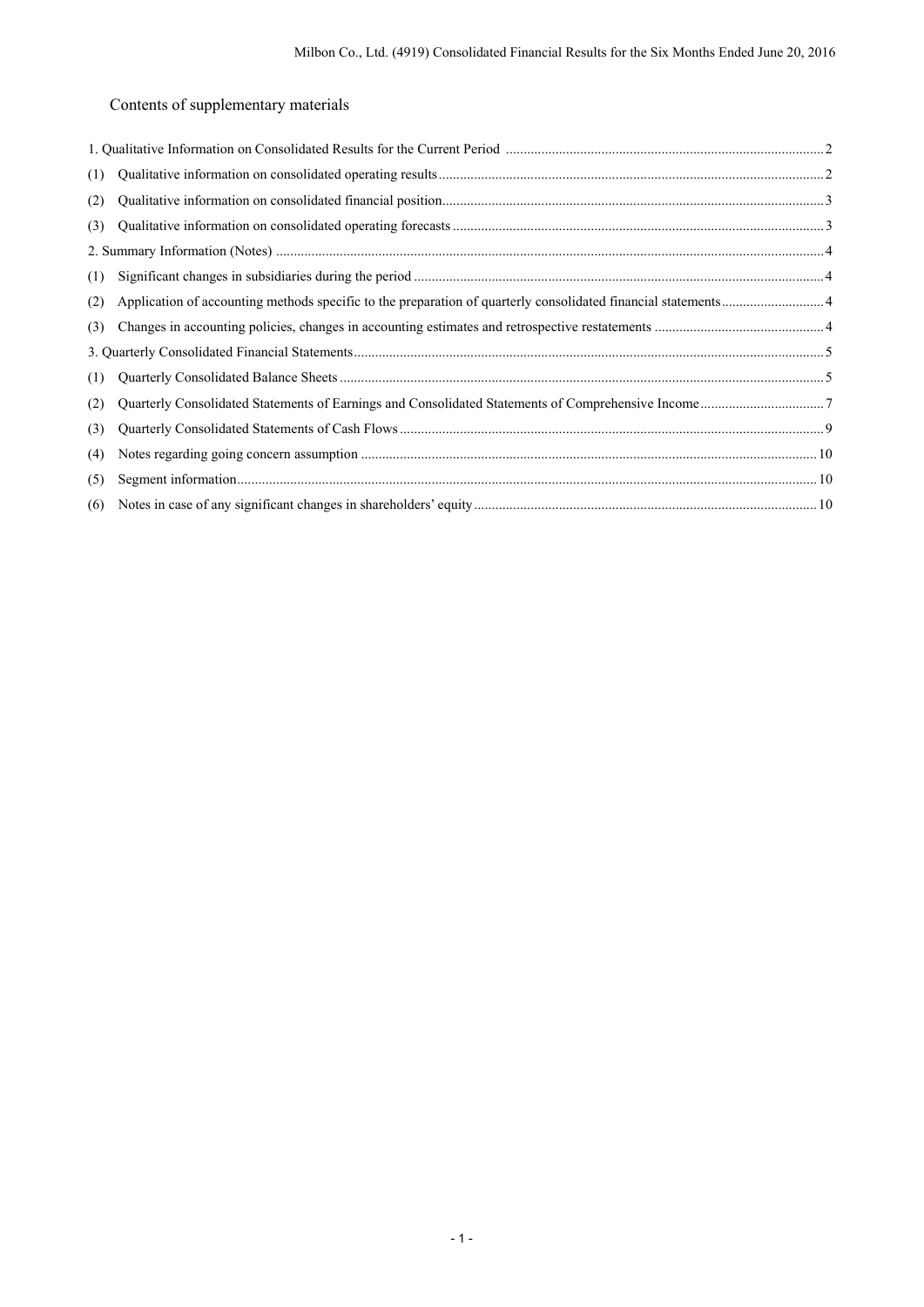#### 1. Qualitative Information on Consolidated Results for the Current Period

#### (1) Qualitative information on consolidated operating results

During the six months period ended June 20, 2016, the Japanese economy was on a moderate recovery trend. Corporate earnings continued to improve, supported by the government's economic policies. Meanwhile, concerns remained over an economic slowdown due to downturns in China and other Asian emerging economies. In the beauty industry, although business conditions continue to pose challenges due to the adverse impact of demographic trends, patterns of consumption seem to be changing, and amounts that people spend in beauty salons on an annual basis appear to be on the rise, among those in their late 20s and 40s, as well as those in their 50s whose household incomes and expenditures tend to be the highest among demographic segments.

Amid this environment, the Milbon Group believes that professionals must respond to attitudes of female beauty which vary from generation to generation. As such, we will work with salons premised on the goal of "helping to lend radiance to the stages of beauty experienced by women as individuals, thereby seizing on the two demographic milestones of beauty — that of the 'Hanako generation' (women in their 50s embarking on a quest for beauty) and that of the 'Hanako junior generation' (women in their 20s awakening to the notion of beauty)."

Consolidated net sales during the six month period ended June 20, 2016 increased to 14,218 million yen (up 8.7% year-on-year). In the hair care product category, the increase in net sales was due to the growth of Aujua, the Company's premium brand, and brisk sales of new products in leave-in hair treatments from the Company's professional brand. In the hair coloring product category, one of the factors for the increase in net sales was that sales of the hair coloring product line specialized for gray hair which launched last year continues to grow steadily. Furthermore, steady business development in Asia, including China and South Korea, also contributed to the increase.

Operating income was 2,423 million yen (up 2.3% year-on-year), ordinary income was 2,188 million yen (down 3.6% year-on-year) and profit was 1,464 million yen (up 1.4% year-on-year).

Breakdown of net sales by product category and breakdown of net sales into domestic and overseas sales are shown below:

| Product category        | Six months ended<br>June 20, 2015 |               | Six months ended<br>June 20, 2016 |               | Increase<br>(decrease) | Year-on-year<br>change $(\% )$ |
|-------------------------|-----------------------------------|---------------|-----------------------------------|---------------|------------------------|--------------------------------|
|                         | Amount                            | Ratio $(\% )$ | Amount                            | Ratio $(\% )$ | amount                 |                                |
| Hair care products      | 7,655                             | 58.6          | 8,511                             | 59.8          | 855                    | 11.2                           |
| Hair coloring products  | 4,606                             | 35.2          | 4.944                             | 34.8          | 338                    | 7.3                            |
| Permanent wave products | 718                               | 5.5           | 664                               | 4.7           | (54)                   | (7.5)                          |
| Others                  | 94                                | 0.7           | 98                                | 0.7           | 3                      | 4.2                            |
| Total                   | 13,074                            | 100.0         | 14,218                            | 100.0         | 1,143                  | 8.7                            |

[Breakdown of consolidated net sales by product category] (Unit: Million yen)

[Breakdown of net sales into domestic and overseas sales] (Unit: Million yen)

|                | Six months ended<br>June 20, 2015 |               | Six months ended<br>June 20, 2016 |               | Increase<br>(decrease) | Year-on-year   |
|----------------|-----------------------------------|---------------|-----------------------------------|---------------|------------------------|----------------|
|                | Amount                            | Ratio $(\% )$ | Amount                            | Ratio $(\% )$ | amount                 | change $(\% )$ |
| Domestic sales | 11.441                            | 87.5          | 12.330                            | 86.7          | 889                    | 7.8            |
| Overseas sales | 1,633                             | 12.5          | 1,888                             | 13.3          | 254                    | 15.6           |
| Total          | 13,074                            | 100.0         | 14,218                            | 100.0         | 1,143                  | 8.7            |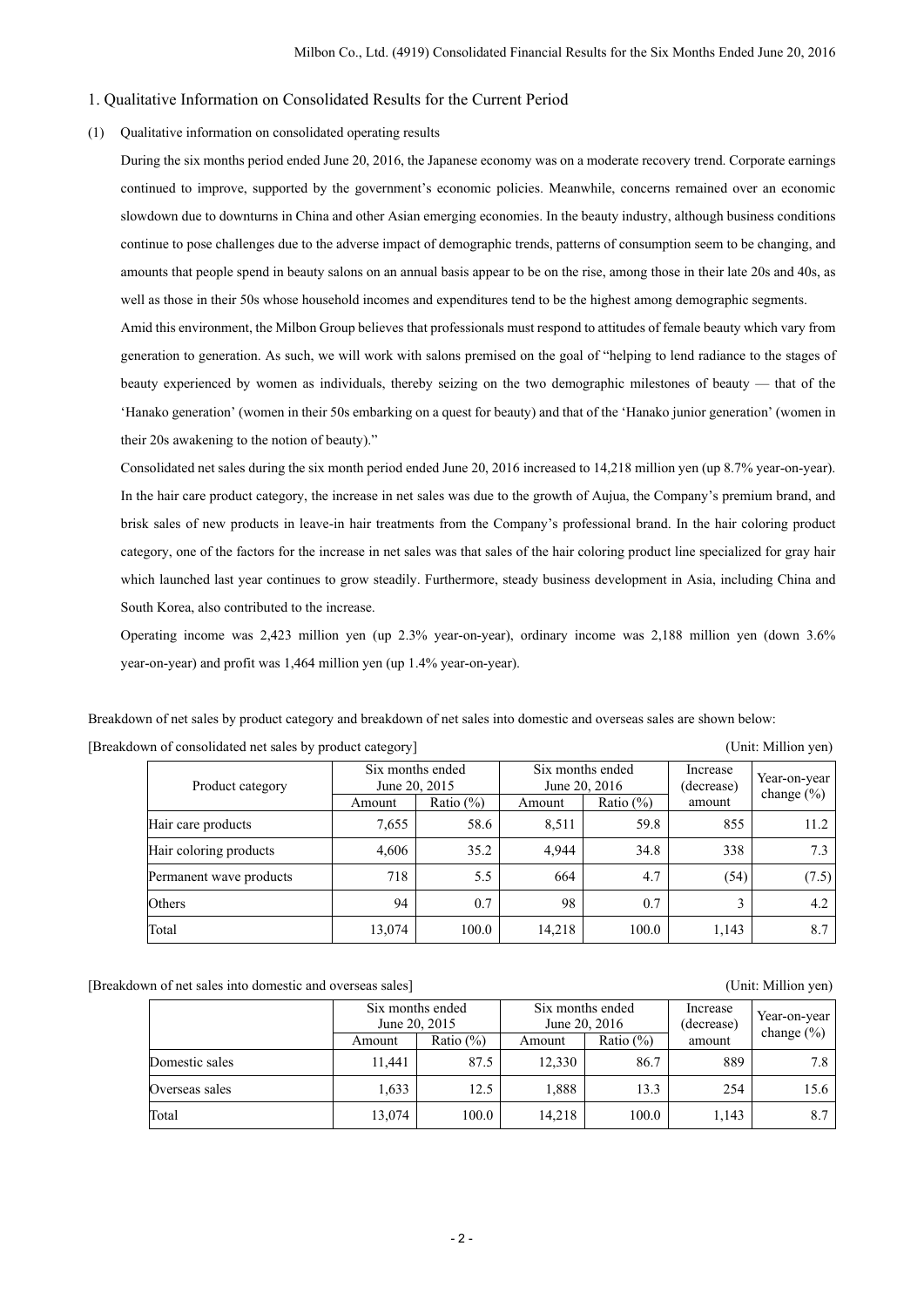- (2) Qualitative information on consolidated financial position
	- 1) Assets, liabilities and net assets

Total assets at the end of the six month period ended June 20, 2016 increased by 483 million yen compared to the end of the previous fiscal year to 31,282 million yen.

Current assets decreased by 643 million yen compared to the end of the previous fiscal year to 13,981 million yen. This was mainly due to the 1,500 million yen decrease in securities (jointly managed designated money trusts, etc.), the 157 million yen decrease in cash and deposits, the 838 million yen increase in merchandise and finished goods, and the 182 million yen increase in raw materials and supplies.

Non-current assets increased by 1,126 million yen compared to the end of the previous fiscal year to 17,301 million yen. This was due mainly to the 1,486 million yen increase in construction in progress, including advance payment on a portion of the extension work of the Yumegaoka Plant.

Current liabilities decreased by 3 million yen compared to the end of the previous fiscal year to 4,352 million yen.

Non-current liabilities decreased by 68 million yen to 162 million yen compared to the end of the previous fiscal year.

Net assets increased by 555 million yen compared to the end of the previous fiscal year to 26,767 million yen. This was due mainly to the increase of 826 million yen in retained earnings and the 169 million yen decrease in valuation difference on available-for-sale securities attributable to the slump in stock markets.

As a result, the equity ratio changed from 85.1% at the end of the previous fiscal year to 85.6%. Net assets per share based on the total outstanding shares as of the end of the period under review increased from 1,601.02 yen per share at the end of the previous fiscal year to 1,634.98 yen per share.

2) Cash flows

Cash and cash equivalents (hereinafter "net cash") at the end of the six month period ended June 20, 2016 decreased by 1,624 million yen compared to the end of the previous fiscal year to 5,461 million yen, as a result of using the net cash provided by operating activities for the payment of income taxes and the payment of dividends.

(Cash flows from operating activities)

Net cash provided by operating activities amounted to 1,103 million yen. This was mainly the result of posting 2,184 million yen in profit before income taxes, depreciation of 471 million yen, the 249 million yen increase in notes and accounts payable - trade, the 1,074 million yen increase in inventories and 731 million yen in income taxes paid.

(Cash flows from investing activities)

Net cash used in investing activities amounted to 2,051 million yen. This was mainly due to the purchase of property, plant and equipment of 1,812 million yen and the purchase of intangible assets of 166 million yen.

(Cash flows from financing activities)

Net cash used in financing activities amounted to 639 million yen. This was mainly due to the cash dividends paid to shareholders of 637 million yen.

(3) Qualitative information on consolidated operating forecasts In terms of the full-year forecast there are no changes to the previous consolidated operating forecasts, which were announced on

January 27, 2016.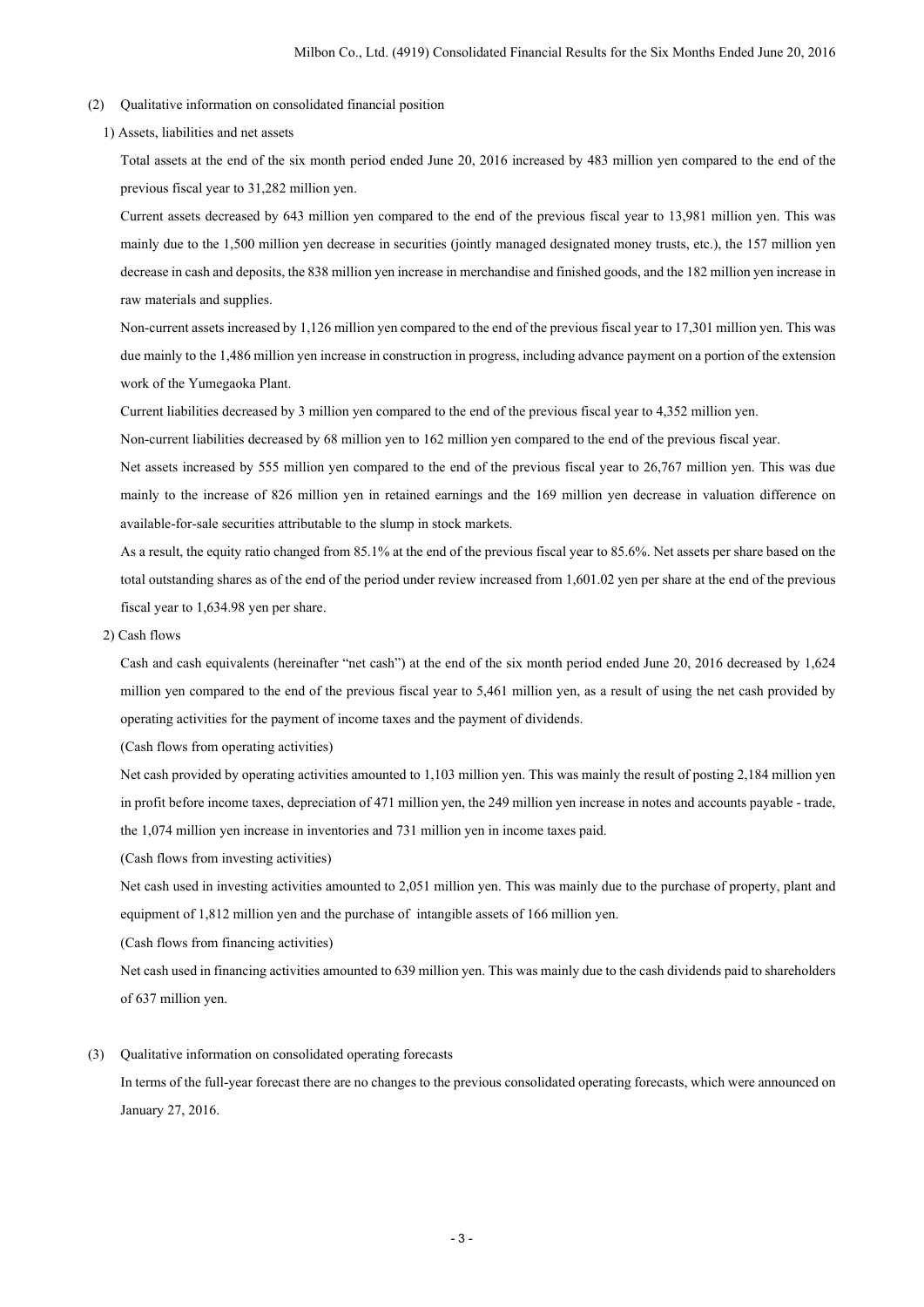- 2. Summary Information (Notes)
- (1) Significant changes in subsidiaries during the period None
- (2) Application of accounting methods specific to the preparation of quarterly consolidated financial statements None
- (3) Changes in accounting policies, changes in accounting estimates and retrospective restatements (Changes in accounting policies)

(Application of the Accounting Standard for Business Combinations, etc.)

Effective from the first quarter ended March 20, 2016, the Company adopted the "Accounting Standard for Business Combinations" (ASBJ Statement No. 21, September 13, 2013), the "Accounting Standard for Consolidated Financial Statements" (ASBJ Statement No. 22, September 13, 2013) and the "Accounting Standard for Business Divestitures" (ASBJ Statement No. 7, September 13, 2013). As a result, the presentation method for "profit" and other related items has been changed, and "minority interests" are now presented as "non-controlling interests." To reflect these changes, the Company has reclassified its quarterly and full-year consolidated financial statements for the first six months of the previous fiscal year and the previous fiscal year.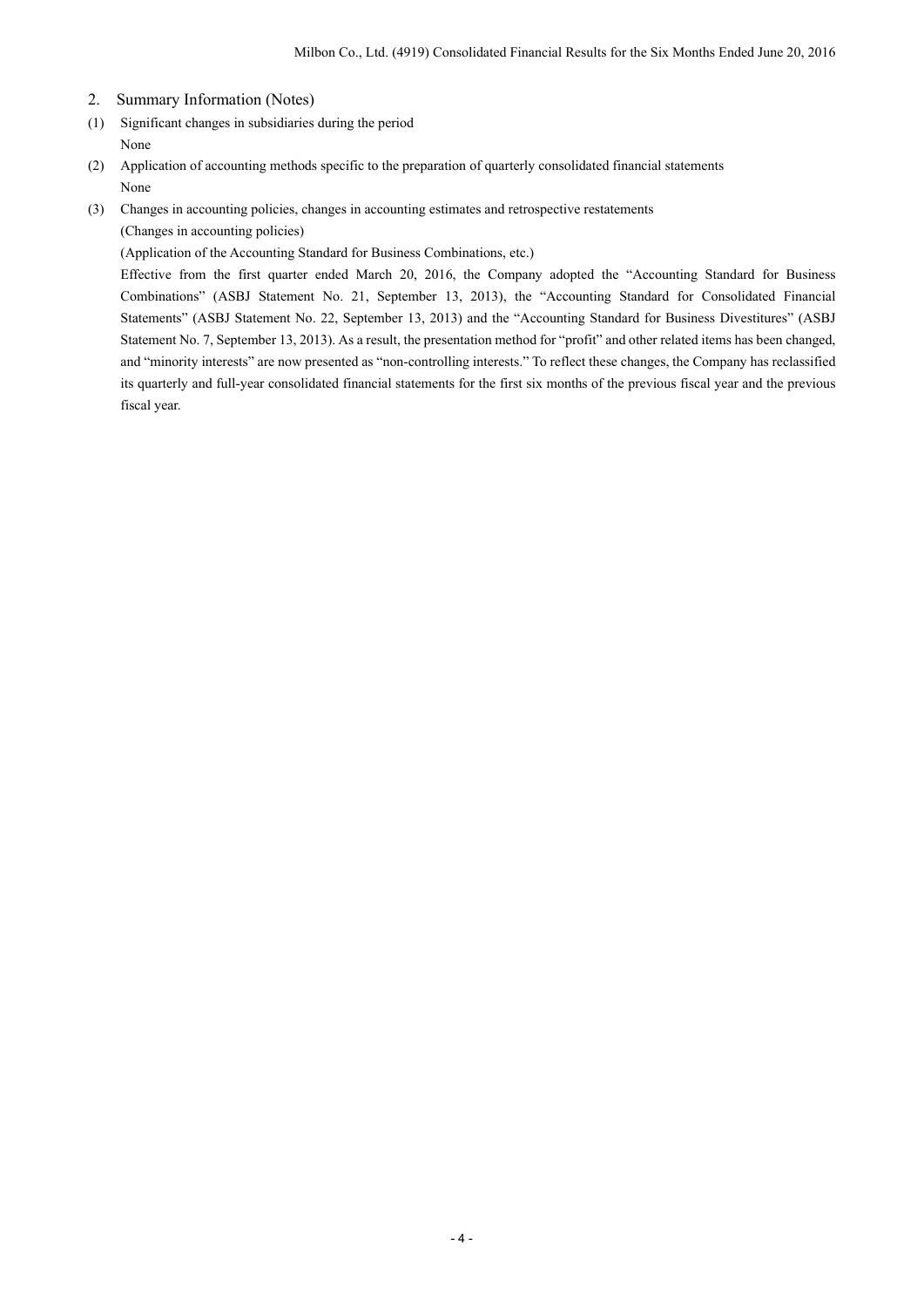# 3. Quarterly Consolidated Financial Statements

(1) Quarterly Consolidated Balance Sheets

|                                        |                                                   | (Thousand yen)                                         |
|----------------------------------------|---------------------------------------------------|--------------------------------------------------------|
|                                        | Previous Fiscal Year<br>(As of December 20, 2015) | <b>Current Second Quarter</b><br>(As of June 20, 2016) |
| Assets                                 |                                                   |                                                        |
| Current assets                         |                                                   |                                                        |
| Cash and deposits                      | 4,912,293                                         | 4,754,483                                              |
| Notes and accounts receivable - trade  | 3,424,543                                         | 3,463,089                                              |
| Securities                             | 2,500,000                                         | 1,000,000                                              |
| Merchandise and finished goods         | 2,428,521                                         | 3,267,053                                              |
| Work in process                        | 30,925                                            | 48,213                                                 |
| Raw materials and supplies             | 835,568                                           | 1,017,755                                              |
| Other                                  | 541,623                                           | 593,423                                                |
| Allowance for doubtful accounts        | (48, 570)                                         | (162, 552)                                             |
| Total current assets                   | 14,624,904                                        | 13,981,466                                             |
| Non-current assets                     |                                                   |                                                        |
| Property, plant and equipment          |                                                   |                                                        |
| Buildings and structures, net          | 4,262,671                                         | 4,087,225                                              |
| Machinery, equipment and vehicles, net | 1,120,346                                         | 1,023,741                                              |
| Land                                   | 5,277,410                                         | 5,273,740                                              |
| Construction in progress               | 1,348,999                                         | 2,835,519                                              |
| Other, net                             | 272,064                                           | 305,249                                                |
| Total property, plant and equipment    | 12,281,492                                        | 13,525,475                                             |
| Intangible assets                      | 398,357                                           | 434,874                                                |
| Investments and other assets           |                                                   |                                                        |
| Investment securities                  | 2,525,286                                         | 2,355,623                                              |
| Net defined benefit asset              | 278,650                                           | 297,680                                                |
| Other                                  | 740,222                                           | 741,215                                                |
| Allowance for doubtful accounts        | (49,681)                                          | (53, 556)                                              |
| Total investments and other assets     | 3,494,477                                         | 3,340,962                                              |
| Total non-current assets               | 16,174,327                                        | 17,301,312                                             |
| Total assets                           | 30,799,232                                        | 31,282,778                                             |
| Liabilities                            |                                                   |                                                        |
| Current liabilities                    |                                                   |                                                        |
| Accounts payable - trade               | 684,978                                           | 918,883                                                |
| Accounts payable - other               | 2,343,762                                         | 2,282,957                                              |
| Income taxes payable                   | 749,005                                           | 691,562                                                |
| Provision for sales returns            | 18,394                                            | 17,151                                                 |
| Provision for bonuses                  | 108,823                                           | 109,460                                                |
| Other                                  | 451,599                                           | 332,937                                                |
| Total current liabilities              | 4,356,565                                         | 4,352,953                                              |
| Non-current liabilities                |                                                   |                                                        |
| Net defined benefit liability          | 27,425                                            | 31,076                                                 |
| Other                                  | 202,708                                           | 130,989                                                |
| Total non-current liabilities          | 230,133                                           | 162,065                                                |
| <b>Total liabilities</b>               | 4,586,698                                         | 4,515,019                                              |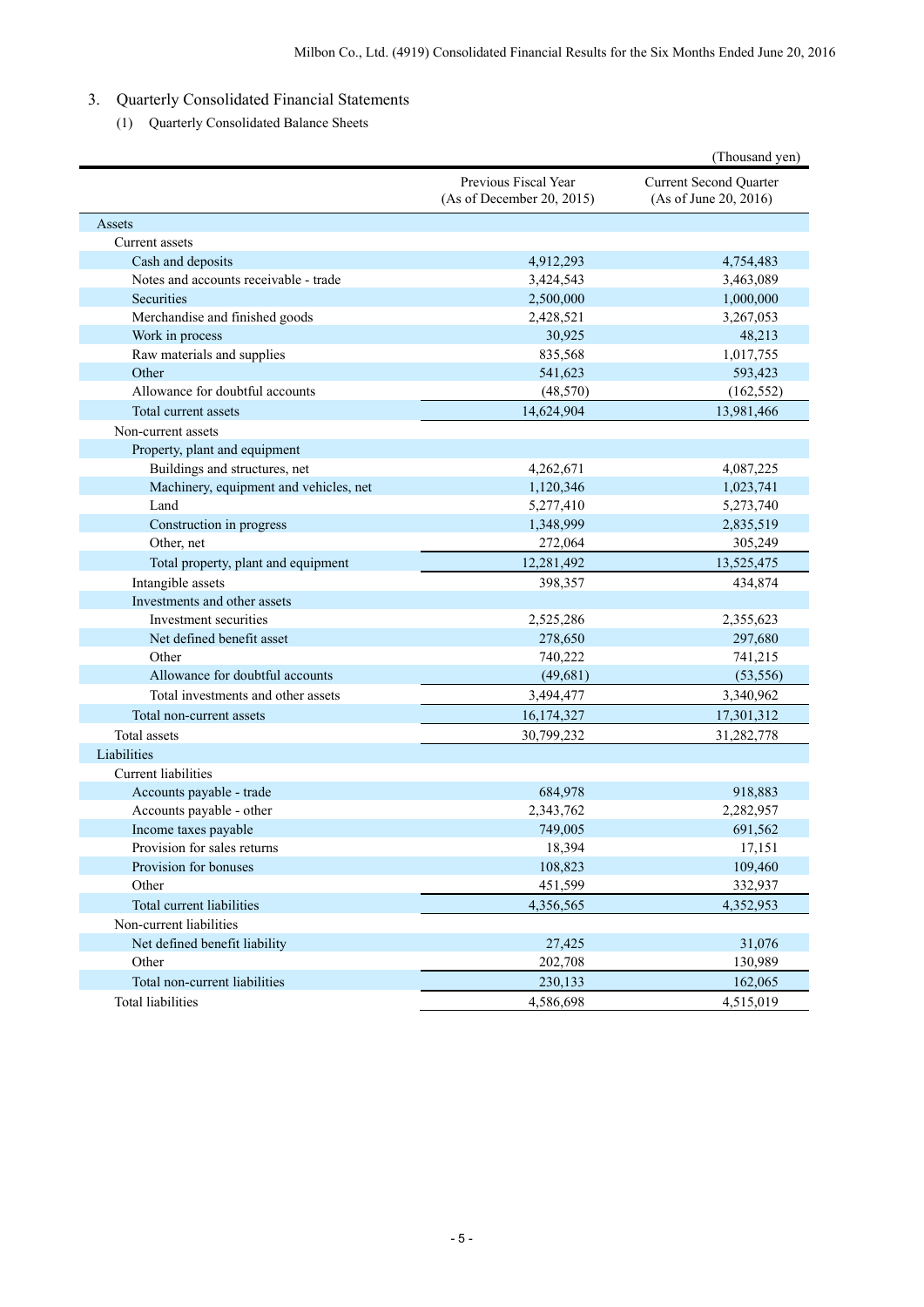|                                                          |                                                   | (Thousand yen)                                         |
|----------------------------------------------------------|---------------------------------------------------|--------------------------------------------------------|
|                                                          | Previous Fiscal Year<br>(As of December 20, 2015) | <b>Current Second Quarter</b><br>(As of June 20, 2016) |
| Net assets                                               |                                                   |                                                        |
| Shareholders' equity                                     |                                                   |                                                        |
| Capital stock                                            | 2,000,000                                         | 2,000,000                                              |
| Capital surplus                                          | 199,748                                           | 199,761                                                |
| Retained earnings                                        | 23,440,262                                        | 24,266,695                                             |
| Treasury shares                                          | (542, 094)                                        | (544, 120)                                             |
| Total shareholders' equity                               | 25,097,916                                        | 25,922,336                                             |
| Accumulated other comprehensive income                   |                                                   |                                                        |
| Valuation difference on available-for-sale<br>securities | 737,221                                           | 567,472                                                |
| Foreign currency translation adjustment                  | 311,451                                           | 222,229                                                |
| Remeasurements of defined benefit plans                  | 65,944                                            | 55,721                                                 |
| Total accumulated other comprehensive income             | 1,114,616                                         | 845,423                                                |
| Total net assets                                         | 26, 212, 533                                      | 26,767,759                                             |
| Total liabilities and net assets                         | 30,799,232                                        | 31,282,778                                             |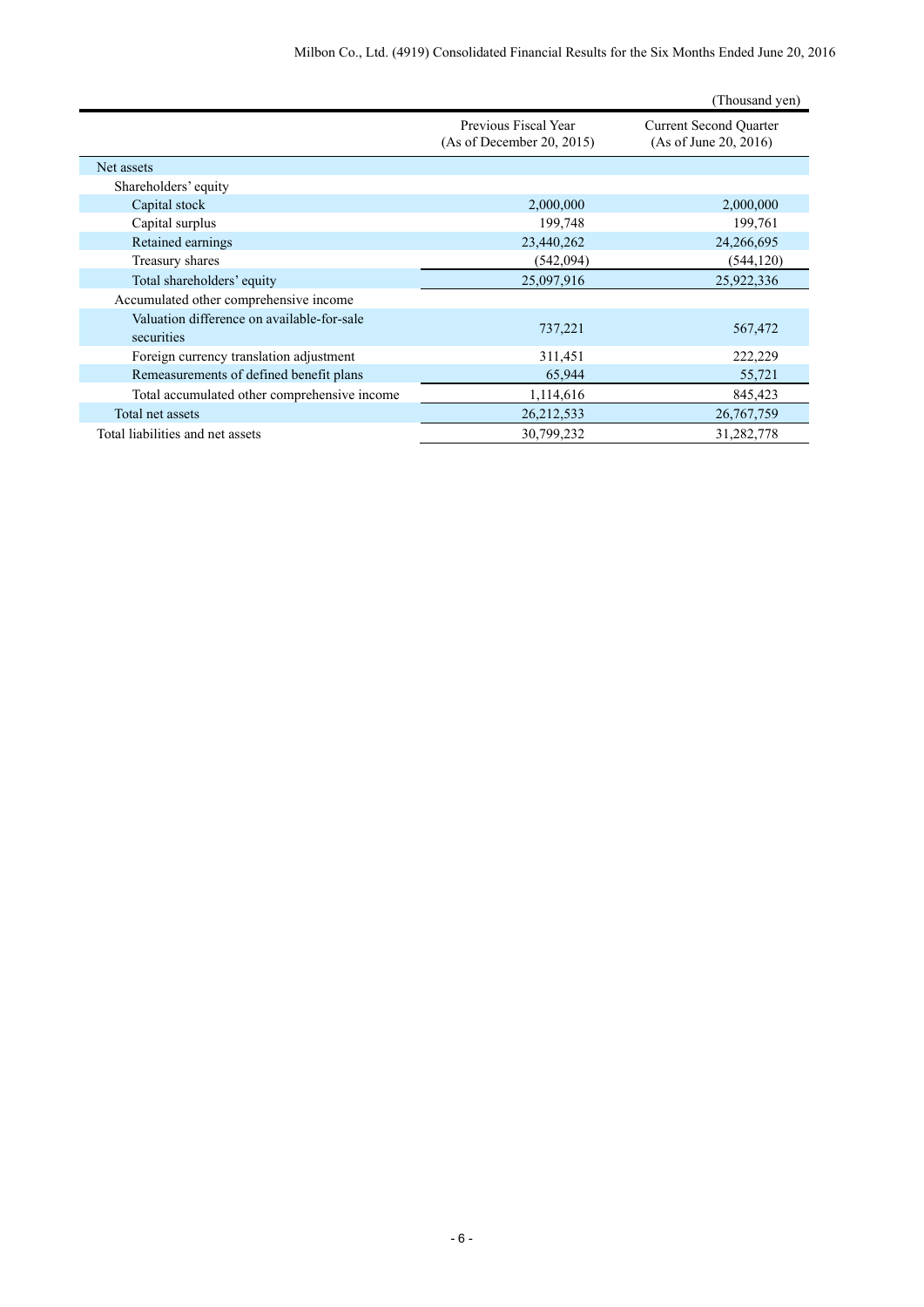(2) Quarterly Consolidated Statements of Earnings and Consolidated Statements of Comprehensive Income Quarterly Consolidated Statements of Earnings Six Months Ended June 20, 2015 and 2016

|                                              |                      | (Thousand yen)       |
|----------------------------------------------|----------------------|----------------------|
|                                              | Six Months Ended     | Six Months Ended     |
|                                              | June 20, 2015        | June 20, 2016        |
|                                              | (December 21, 2014 - | (December 21, 2015 - |
|                                              | June 20, 2015)       | June 20, 2016)       |
| Net sales                                    | 13,074,879           | 14,218,270           |
| Cost of sales                                | 3,935,993            | 4,430,459            |
| Gross profit                                 | 9,138,886            | 9,787,810            |
| Selling, general and administrative expenses | 6,768,786            | 7,364,168            |
| Operating income                             | 2,370,100            | 2,423,642            |
| Non-operating income                         |                      |                      |
| Interest income                              | 2,531                | 2,632                |
| Dividend income                              | 6,474                | 6,073                |
| Foreign exchange gains                       | 26,463               |                      |
| Company house defrayment income              | 29,721               | 28,590               |
| Gain on surrender of insurance               | 44,020               | 2,622                |
| Other                                        | 7,140                | 12,442               |
| Total non-operating income                   | 116,351              | 52,361               |
| Non-operating expenses                       |                      |                      |
| Sales discounts                              | 214,451              | 233,411              |
| Foreign exchange losses                      |                      | 54,061               |
| Other                                        | 1,442                | 403                  |
| Total non-operating expenses                 | 215,894              | 287,876              |
| Ordinary income                              | 2,270,557            | 2,188,127            |
| Extraordinary losses                         |                      |                      |
| Loss on retirement of non-current assets     | 10,887               | 4,124                |
| Total extraordinary losses                   | 10,887               | 4,124                |
| Profit before income taxes                   | 2,259,669            | 2,184,002            |
| Income taxes - current                       | 779,348              | 667,995              |
| Income taxes - deferred                      | 36,044               | 51,050               |
| Total income taxes                           | 815,392              | 719,046              |
| Profit                                       | 1,444,277            | 1,464,955            |
| Profit attributable to owners of parent      | 1.444.277            | 1,464,955            |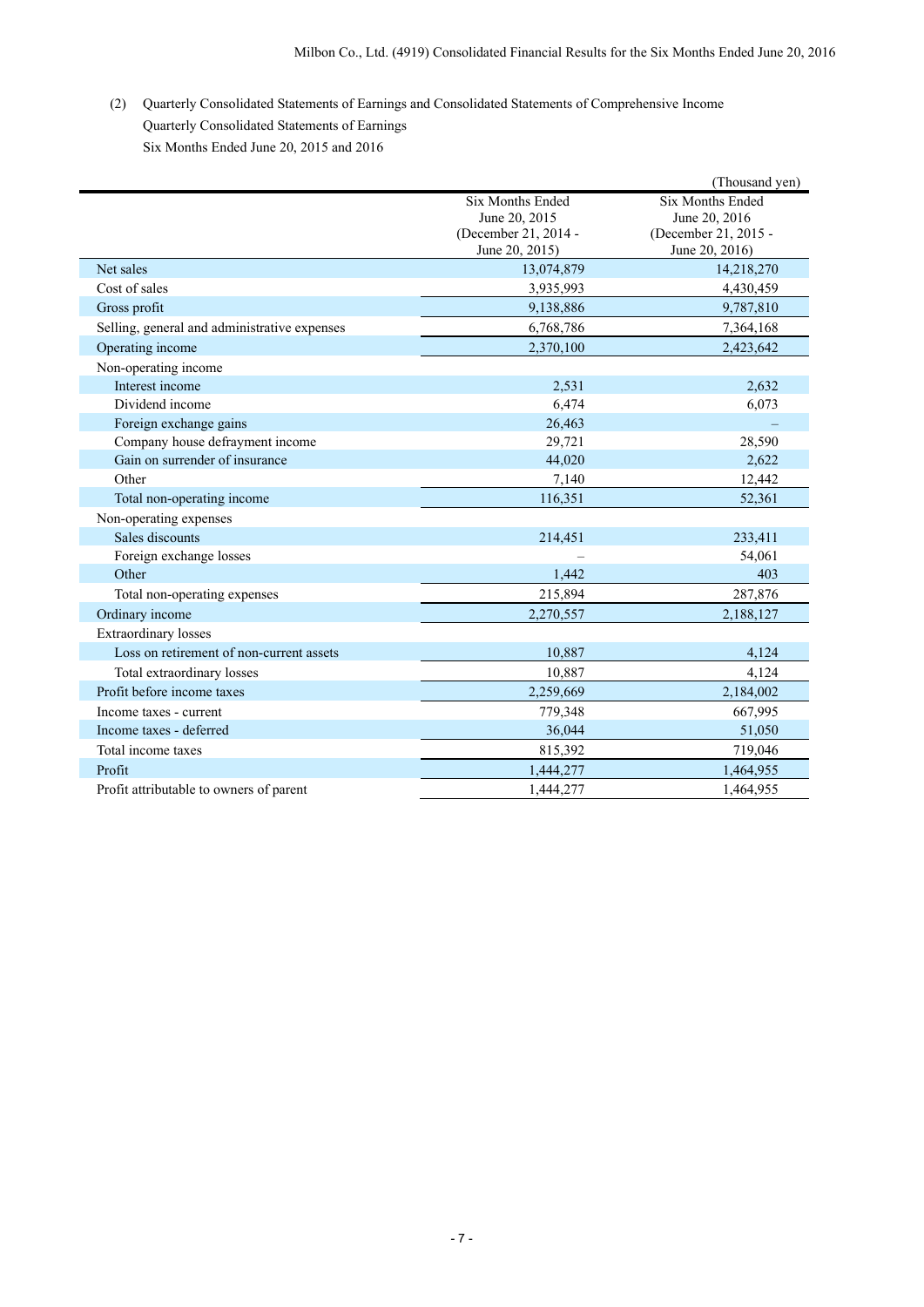Quarterly Consolidated Statements of Comprehensive Income Six Months Ended June 20, 2015 and 2016

|                                                          |                                                                             | (Thousand yen)                                                              |
|----------------------------------------------------------|-----------------------------------------------------------------------------|-----------------------------------------------------------------------------|
|                                                          | Six Months Ended<br>June 20, 2015<br>(December 21, 2014 -<br>June 20, 2015) | Six Months Ended<br>June 20, 2016<br>(December 21, 2015 -<br>June 20, 2016) |
| Profit                                                   | 1,444,277                                                                   | 1,464,955                                                                   |
| Other comprehensive income                               |                                                                             |                                                                             |
| Valuation difference on available-for-sale securities    | 348,285                                                                     | (169, 748)                                                                  |
| Foreign currency translation adjustment                  | 164,846                                                                     | (89,222)                                                                    |
| Remeasurements of defined benefit plans, net of tax      | (7, 402)                                                                    | (10,223)                                                                    |
| Total other comprehensive income                         | 505,728                                                                     | (269, 193)                                                                  |
| Comprehensive income                                     | 1,950,006                                                                   | 1,195,762                                                                   |
| Comprehensive income attributable to                     |                                                                             |                                                                             |
| Comprehensive income attributable to owners of<br>parent | 1,950,006                                                                   | 1,195,762                                                                   |
| Comprehensive income attributable to                     |                                                                             |                                                                             |

non-controlling interests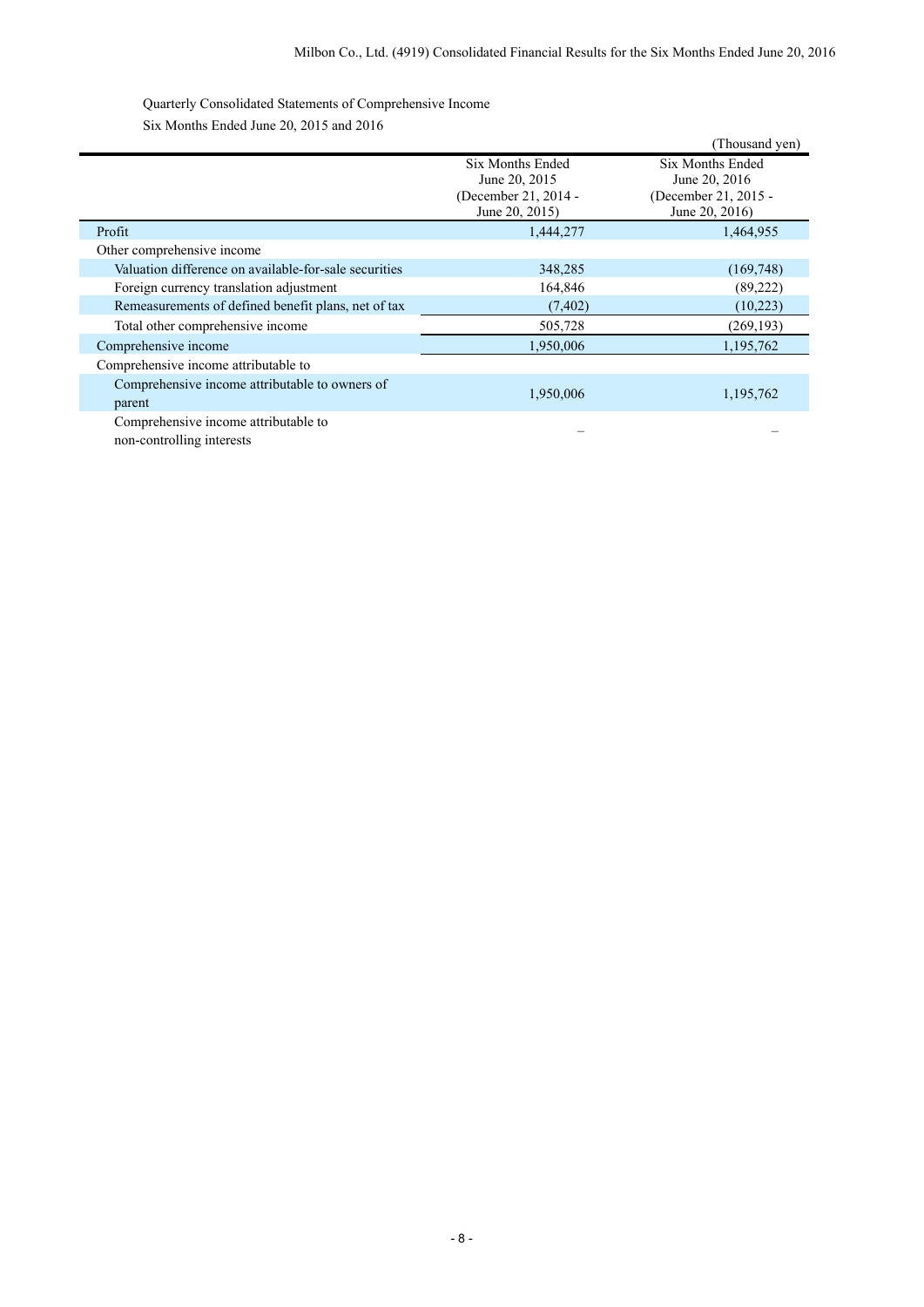### (3) Quarterly Consolidated Statements of Cash Flows

|                                                              |                      | (Thousand yen)       |
|--------------------------------------------------------------|----------------------|----------------------|
|                                                              | Six Months Ended     | Six Months Ended     |
|                                                              | June 20, 2015        | June 20, 2016        |
|                                                              | (December 21, 2014 - | (December 21, 2015 - |
|                                                              | June 20, 2015)       | June 20, 2016)       |
| Cash flows from operating activities                         |                      |                      |
| Profit before income taxes                                   | 2,259,669            | 2,184,002            |
| Depreciation                                                 | 499,914              | 471,529              |
| Increase (decrease) in allowance for doubtful accounts       | (97)                 | 118,037              |
| Increase (decrease) in provision for bonuses                 | 4,627                | 1,436                |
| Increase (decrease) in provision for sales returns           | 112                  | (1,243)              |
| Decrease (increase) in net defined benefit asset             | (70, 672)            | (36,003)             |
| Increase (decrease) in net defined benefit liability         | 6,299                | 4,604                |
| Interest and dividend income                                 | (9,006)              | (8,705)              |
| Foreign exchange losses (gains)                              | (7, 467)             | 13,796               |
| Loss on retirement of non-current assets                     | 10,887               | 4,124                |
| Decrease (increase) in notes and accounts receivable -       | 26,335               | (45, 833)            |
| trade                                                        |                      |                      |
| Decrease (increase) in inventories                           | (573, 640)           | (1,074,475)          |
| Increase (decrease) in notes and accounts payable -<br>trade | 257,608              | 249,305              |
| Other, net                                                   | 19,513               | (53, 883)            |
| Subtotal                                                     | 2,424,082            | 1,826,692            |
| Interest and dividend income received                        | 8,762                | 7,774                |
| Income taxes paid                                            | (756, 287)           | (731, 413)           |
| Net cash provided by (used in) operating activities          | 1,676,557            | 1,103,053            |
| Cash flows from investing activities                         |                      |                      |
| Purchase of property, plant and equipment                    | (1,013,504)          | (1,812,088)          |
| Purchase of intangible assets                                | (66, 578)            | (166, 608)           |
| Payments of loans receivable                                 | (1,700)              | (500)                |
| Collection of loans receivable                               | 4,467                | 1,318                |
| Payments into time deposits                                  | (92, 560)            |                      |
| Proceeds from withdrawal of time deposits                    |                      | 29,970               |
| Purchase of investment securities                            |                      | (100,000)            |
| Payments for guarantee deposits                              | (63, 102)            | (23, 649)            |
| Proceeds from collection of guarantee deposits               | 24,902               | 10,970               |
| Purchase of insurance funds                                  | (49, 584)            | (26)                 |
| Proceeds from cancellation of insurance funds                | 51,766               | 12,634               |
| Other, net                                                   | (3,738)              | (3, 439)             |
| Net cash provided by (used in) investing activities          | (1,209,632)          | (2,051,419)          |
| Cash flows from financing activities                         |                      |                      |
| Net decrease (increase) in treasury shares                   | (2,972)              | (2,013)              |
| Cash dividends paid                                          | (556, 032)           | (637,773)            |
| Net cash provided by (used in) financing activities          | (559,004)            | (639, 787)           |
| Effect of exchange rate change on cash and cash              |                      |                      |
| equivalents                                                  | 34,994               | (36, 810)            |
| Net increase (decrease) in cash and cash equivalents         | (57,084)             | (1,624,963)          |
| Cash and cash equivalents at beginning of period             | 7,147,043            | 7,086,948            |
| Cash and cash equivalents at end of period                   | 7,089,958            | 5,461,985            |